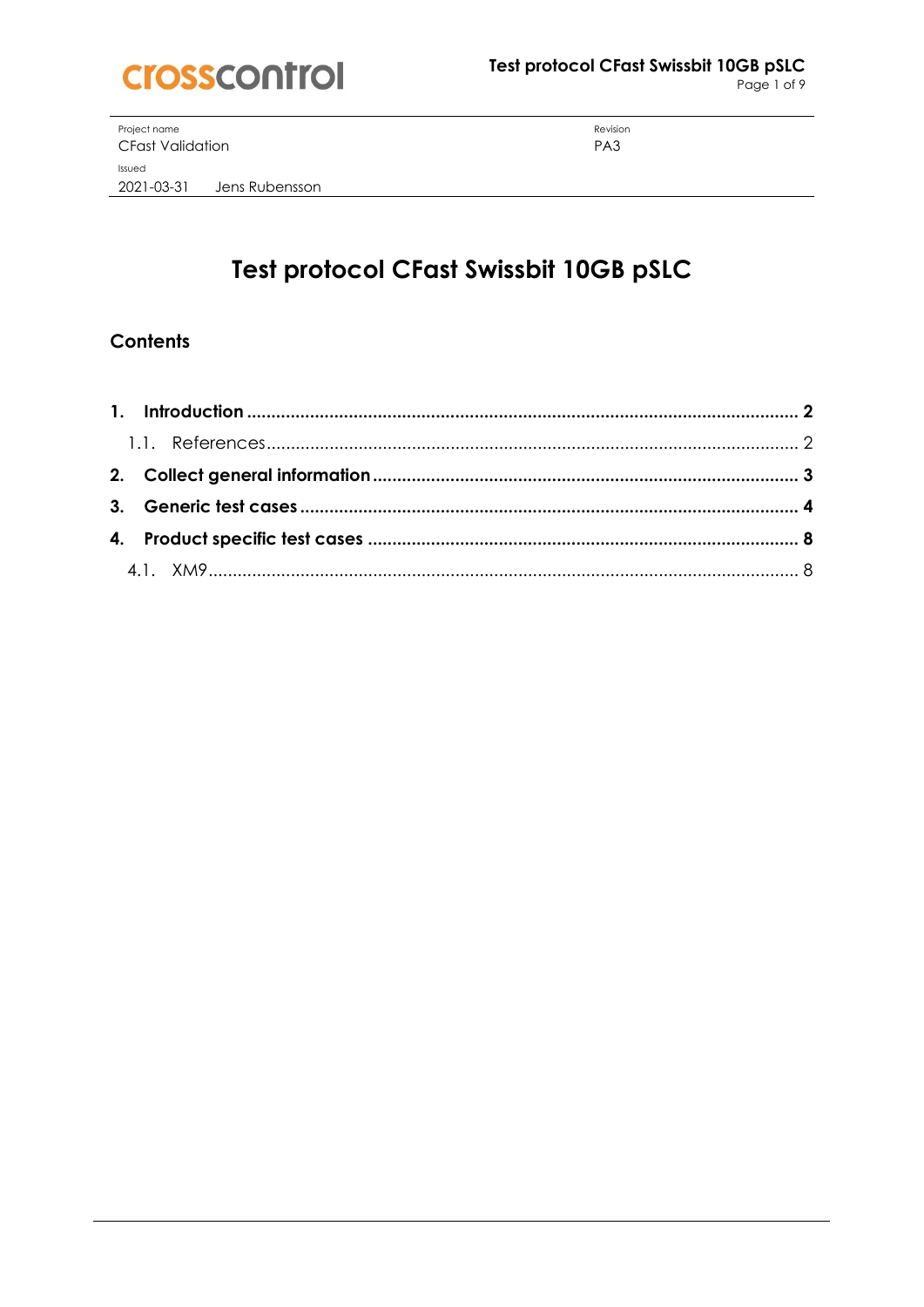| Project name     | Revision        | Document number |
|------------------|-----------------|-----------------|
| CFast Validation | PA <sub>3</sub> |                 |

## <span id="page-1-0"></span>**1. Introduction**

This is the test protocol following the CF card test specification. As most tests are somewhat complicated and only aims to point out one or more important property of the CF card some written text is required for the test.

#### **The reference CFast card mentioned in this report is: APCFA008GBAN-WFTM1, which this CFast replaces.**

#### **Tests were mainly performed with a USB card reader.**

In some cases where the test case is denoted as PASS/FAIL. Then test the result is one of:

- **PASSED**
- **PASSED** WC (with comment)
- **FAILED**
- N/A (Not Applicable).

#### <span id="page-1-1"></span>**1.1. References**

[1] CF Validation Tests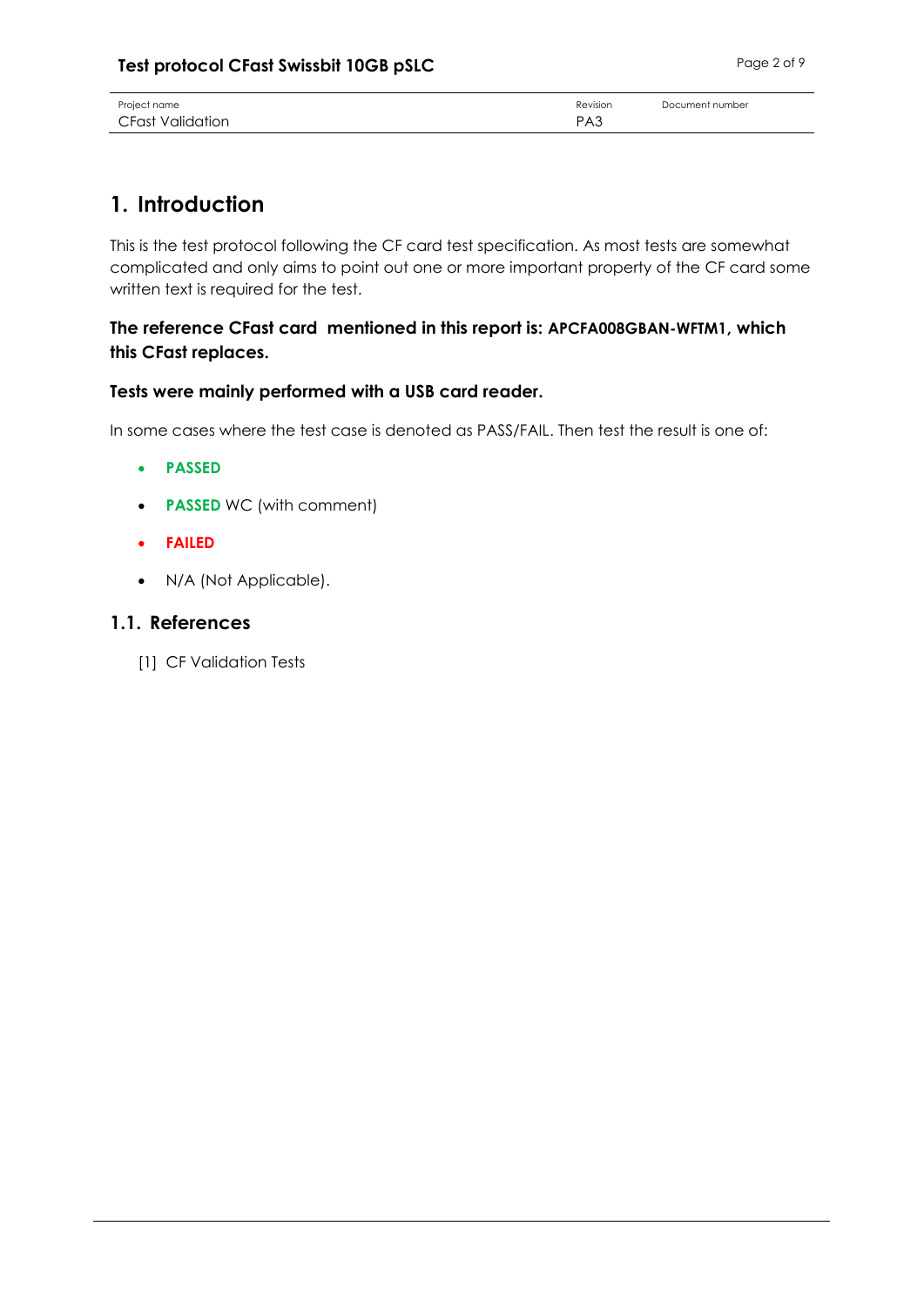# <span id="page-2-0"></span>**2. Collect general information**

#### **General test info**

| Revision of test specification | PA6            |
|--------------------------------|----------------|
|                                |                |
| Date                           | 2021-03-31     |
|                                |                |
| Tests performed by             | Jens Rubensson |

#### **Information about the CF card**

|                                    | <b>Ref CFast</b>                                                            | CFast under test                                                                                                                                                                |
|------------------------------------|-----------------------------------------------------------------------------|---------------------------------------------------------------------------------------------------------------------------------------------------------------------------------|
| CF card model name                 | Apacer APCFA008GBAN-<br>WFTM1                                               | Swissbit<br>SFCA010GH1AO1TO-I-<br>5S-21P-STD                                                                                                                                    |
| Data sheet                         | <b>PDF</b><br>CFast_2H-M_15nm_<br>APCFAxxxGBAN-XFTI                         | F_86_fact_sheet-192<br>0413.pdf                                                                                                                                                 |
| Distributor                        |                                                                             |                                                                                                                                                                                 |
| Distributor article number         |                                                                             |                                                                                                                                                                                 |
| <b>According to specification:</b> |                                                                             |                                                                                                                                                                                 |
| Maximum performance                | Read (sequential) up to<br>140 MB/s<br>Write (sequential) up to<br>100 MB/s | Read: Not specified<br>for the 10 GB card, up<br>to 373 MB/s (10GB -<br>160 GB cards)<br>Write: Not specified<br>for the 10 GB card, up<br>to 236 MB/s (10GB -<br>160 GB cards) |
| IOPS Performance (4K Random        | Read: x IOPs                                                                | Read: Not specified                                                                                                                                                             |
| Read)                              | Write: x IOPs                                                               | for the 10 GB card,<br>random Read 4K up<br>to 13,100 IOPs (10GB<br>$-160$ GB cards)                                                                                            |
|                                    |                                                                             | Write: Not specified<br>for the 10 GB card,<br>random Write 4K up                                                                                                               |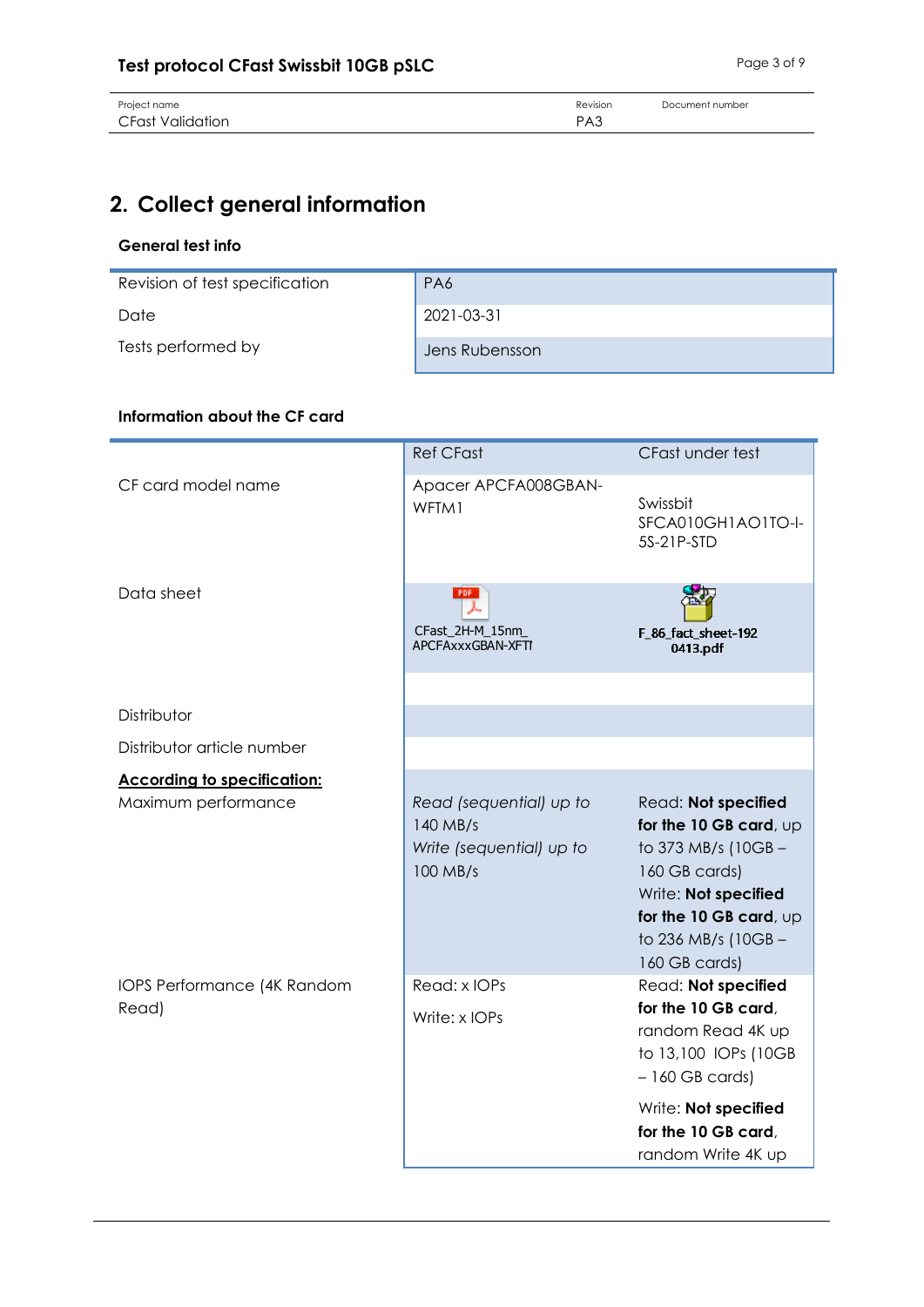| Project name            | Revision | Document number |
|-------------------------|----------|-----------------|
| <b>CFast Validation</b> | PA3      |                 |

|                   |                      | to 8,500 IOPs (10GB -<br>160 GB cards)                                                                               |
|-------------------|----------------------|----------------------------------------------------------------------------------------------------------------------|
| Endurance         | 7 TB(Written)        | Not specified                                                                                                        |
| Hardware BCH ECC  | Correct up to        |                                                                                                                      |
|                   | up to 72-bit ECC/1KB | Number not specified<br>"Flexible BCH and<br>GCC ECC engines<br>provide superior error<br>correction<br>performance" |
| <b>MTBF</b>       | $> 1'000'000$ hours  | $> 2,000,000$ hours @<br>$25^{\circ}$ C                                                                              |
| Other information |                      |                                                                                                                      |

#### **CF Data**

|                                                                             | <b>Ref CFast</b> | CFast under test     |
|-----------------------------------------------------------------------------|------------------|----------------------|
| SMART support                                                               | Yes              | Yes                  |
| Exported drive info file                                                    | DriveInfo.txt    | DriveInfo.txt        |
| Number of bytes in kB (disk properties<br>in explorer. Use "Capacity/1024") | 7460 937.5 kB    | 9 762 792 kB (FAT32) |

## <span id="page-3-0"></span>**3. Generic test cases**

#### **Read/write performance test**

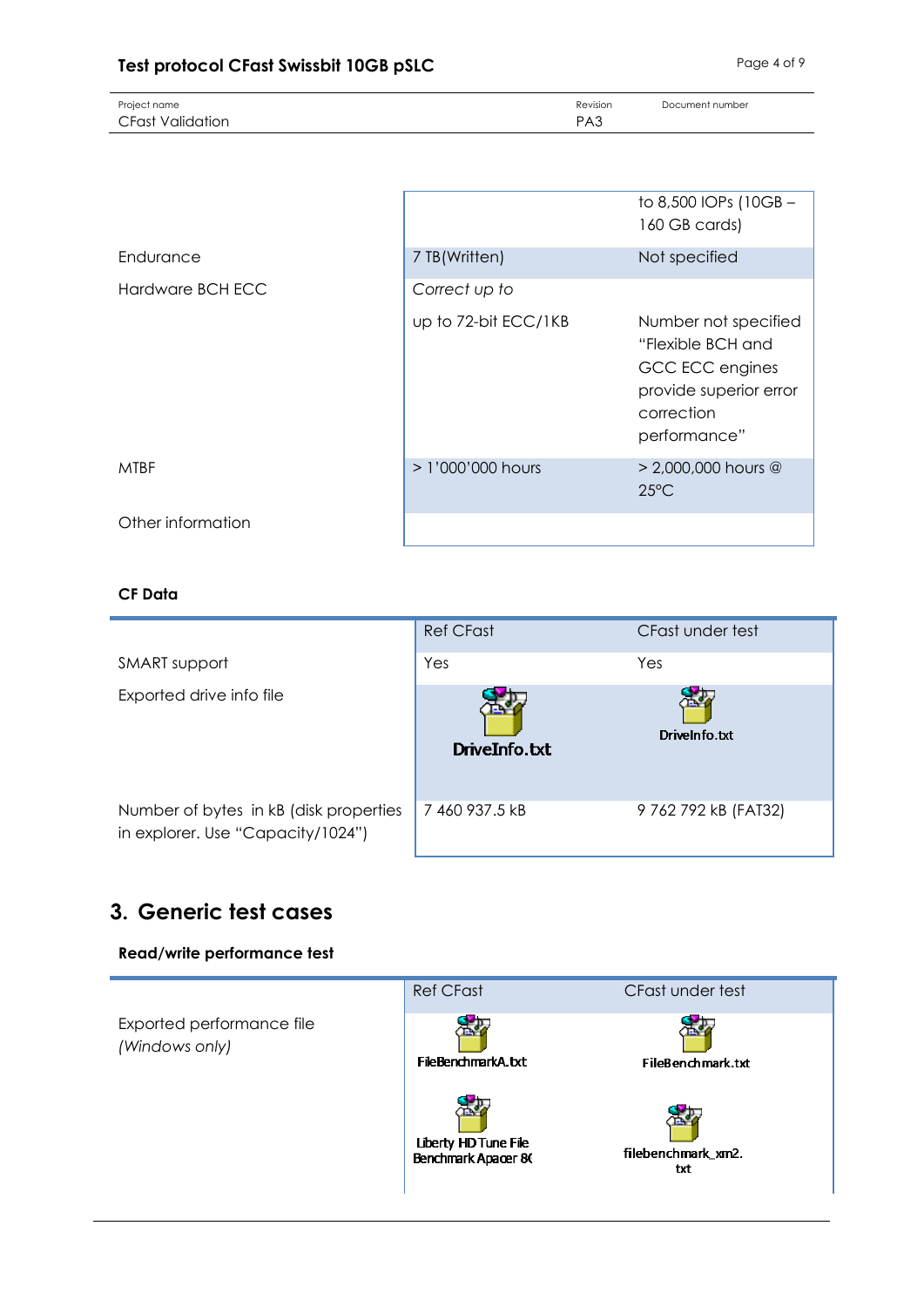Project name **Document number** Revision **Document number** Revision **Document number** 

| Performance Read / Write at 1024 kB | HD tune:                                                              | HD Tune:                                                                   |
|-------------------------------------|-----------------------------------------------------------------------|----------------------------------------------------------------------------|
|                                     | HD tune results from the                                              | Read: 158 MB/s                                                             |
|                                     | ref card are not reliable.                                            | Write: 85 MB/s                                                             |
|                                     | <b>CrystalDiskMark XM2:</b>                                           | <b>CrystalDiskMark XM2:</b>                                                |
|                                     | $*$ MB/s = 1,000,000 bytes/s<br>$[SATA/600 = 600,000,000$ bytes/s]    | $*$ MB/s = 1,000,000 bytes/s<br>$[SATA/600 = 600,000,000$ bytes/s]         |
|                                     | $*$ KB = 1000 bytes, KiB = 1024 bytes                                 | * $KB = 1000$ bytes, $KiB = 1024$<br>bytes                                 |
|                                     | Sequential Read ( $Q = 32$ , T= 1) :<br>111.379 MB/s                  | Sequential Read (Q= 32,T= 1) :                                             |
|                                     | Sequential Write $(Q=32, T=1)$ :                                      | 214.524 MB/s                                                               |
|                                     | 42.736 MB/s                                                           | Sequential Write $(Q=32, T=1)$ :<br>84.425 MB/s                            |
|                                     | Random Read 4KiB ( $Q = 8$ , T= 8) :<br>60.385 MB/s [ 14742.4 IOPS]   | Random Read 4KiB ( $Q = 8$ , T=8) :<br>21.318 MB/s [ 5204.6 IOPS]          |
|                                     | Random Write $4KiB$ ( $Q=8$ , $T=8$ ):<br>32.980 MB/s [ 8051.8 IOPS]  | Random Write $4KiB$ ( $Q = 8$ , $T = 8$ ) :<br>10.686 MB/s [ 2608.9 IOPS]  |
|                                     | Random Read 4KiB ( $Q = 32$ , T= 1) :<br>48.969 MB/s [ 11955.3 IOPS]  | Random Read 4KiB $(Q=32, T=1)$<br>: 17.475 MB/s [ 4266.4 IOPS]             |
|                                     | Random Write 4KiB ( $Q = 32$ , T= 1) :<br>27.980 MB/s [ 6831.1 IOPS]  | Random Write $4KiB$ ( $Q=32$ , $I=1$ ) :<br>9.177 MB/s [ 2240.5 IOPS]      |
|                                     | Random Read 4KiB ( $Q = 1$ , T= 1) :<br>13.106 MB/s [ 3199.7 IOPS]    | Random Read $4KiB$ ( $Q=1$ , $T=1$ ) :<br>9.233 MB/s [ 2254.2 IOPS]        |
|                                     | Random Write $4KiB$ ( $Q=1$ , $T=1$ ) :<br>16.868 MB/s [ 4118.2 IOPS] | Random Write $4KiB$ ( $Q=1$ , $I=1$ ) :<br>6.523 MB/s [ 1592.5 IOPS]       |
|                                     |                                                                       | <b>CrystalDiskMark USB card</b><br>reader:                                 |
|                                     |                                                                       | $*$ MB/s = 1,000,000 bytes/s<br>$[SATA/600 = 600,000,000$ bytes/s]         |
|                                     |                                                                       | * KB = 1000 bytes, KiB = 1024<br>bytes                                     |
|                                     |                                                                       | Sequential Read $(Q=32, T=1)$ :<br>145.960 MB/s                            |
|                                     |                                                                       | Sequential Write $(Q=32, T=1)$ :<br>83.453 MB/s                            |
|                                     |                                                                       | Random Read 4KiB ( $Q = 8$ , T= 8):<br>15.520 MB/s [ 3789.1 IOPS]          |
|                                     |                                                                       | Random Write $4KiB$ ( $Q = 8$ , $T = 8$ ) :<br>11.187 MB/s [ 2731.2 IOPS]  |
|                                     |                                                                       | Random Read 4KiB $(Q=32, T=1)$<br>: 16.496 MB/s [ 4027.3 IOPS]             |
|                                     |                                                                       | Random Write $4KiB$ ( $Q = 32$ , $I = 1$ ) :<br>12.029 MB/s [ 2936.8 IOPS] |
|                                     |                                                                       |                                                                            |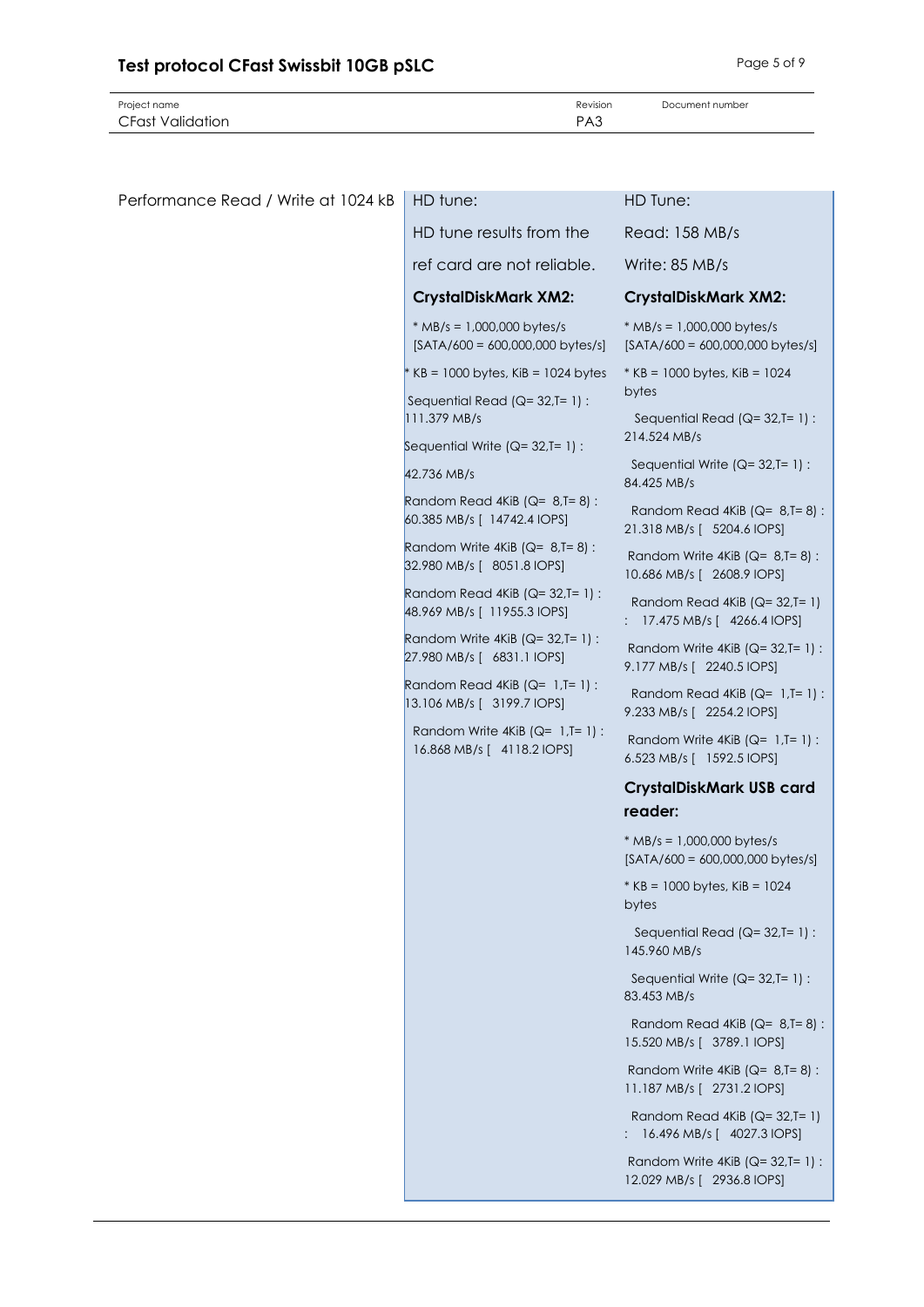## **Test protocol CFast Swissbit 10GB pSLC** Page 6 of 9

| Project name     | Revision        | Document number |
|------------------|-----------------|-----------------|
| CFast Validation | PA <sub>3</sub> |                 |
|                  |                 |                 |

Random Read  $4KiB$  (Q= 1,T=1) : 9.394 MB/s [ 2293.5 IOPS] Random Write  $4KiB$  ( $Q= 1$ ,  $T= 1$ ) :

7.901 MB/s [ 1929.0 IOPS]

#### **Random Access read/write performance test**

|                                                         | <b>Ref CFast</b>          | CFast under test |
|---------------------------------------------------------|---------------------------|------------------|
| Exported performance file: Read test<br>(Windows only)  | RandomAccessRead.<br>txt  | random read.txt  |
| Exported performance file: Write test<br>(Windows only) | RandomAccessWrite.<br>txt | random write.txt |

#### **4 KB write test**

|               | Operations/sec Avg. access | time       | Maximum<br>access time | Average<br>speed |
|---------------|----------------------------|------------|------------------------|------------------|
| CF under test | 1600 IOPS                  | $0.624$ ms | 28.856 ms              | $6.253$ MB/s     |
| Ref CF        | 3841 IOPS                  | $0.260$ ms | 1.025 ms               | 15.004 MB/s      |

#### **CF-card reader power loss test**

| Test files OK (PASS/FAIL)             | Not performed. Windows freezes when USB power is |
|---------------------------------------|--------------------------------------------------|
| File system/partitions OK (PASS/FAIL) | cut.                                             |
| No permanent damage (PASS/FAIL)       |                                                  |

#### **Temperature test**

| Maximum temperature (PASS/FAIL) | <b>PASSED</b>                             |
|---------------------------------|-------------------------------------------|
|                                 | usb card reader:                          |
|                                 | PassMark BurnInTest, in 80°C for 2 hours. |
|                                 | HD tune File benchmark:                   |
|                                 | Read / Write at 1024 kB                   |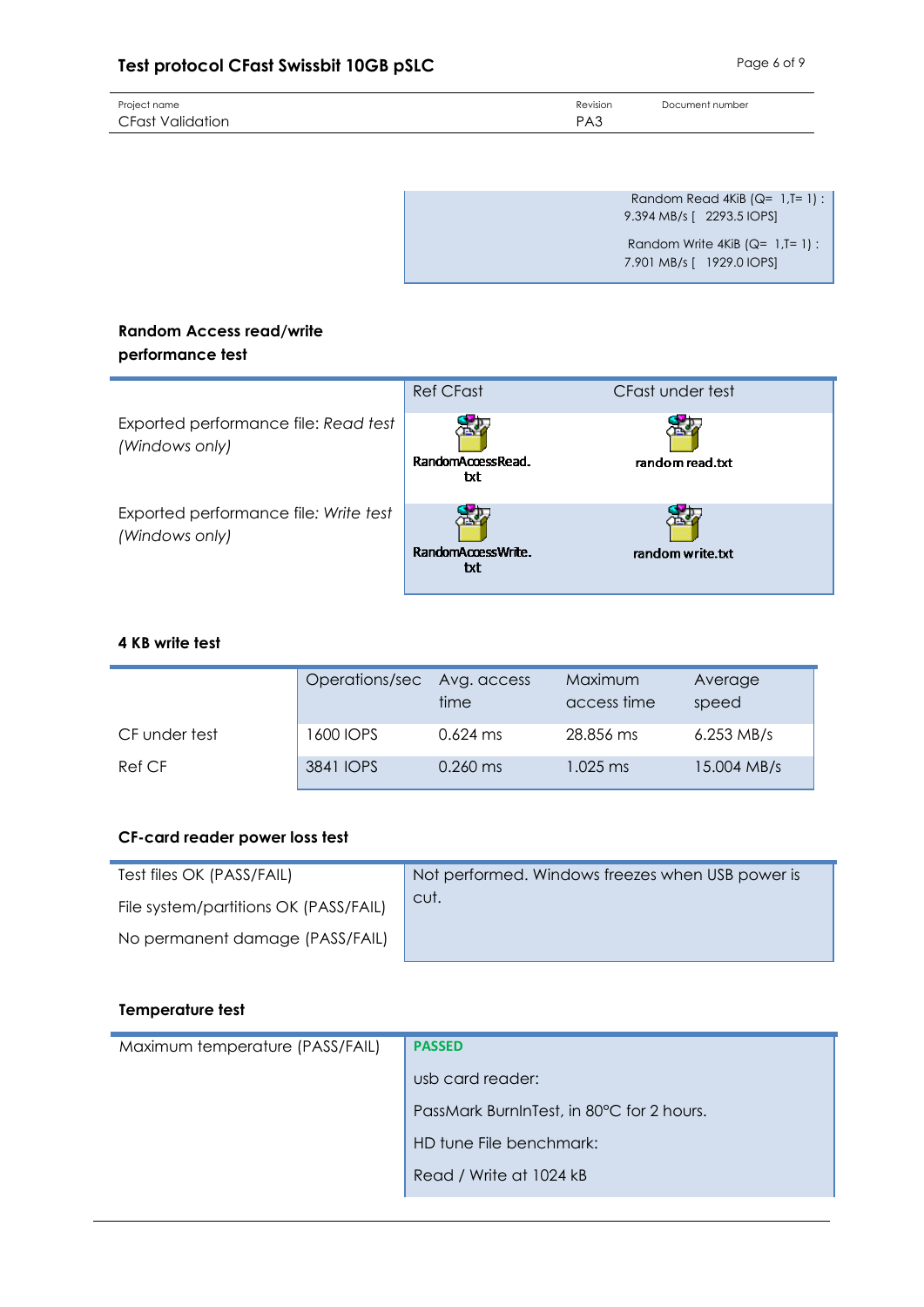## **Test protocol CFast Swissbit 10GB pSLC** Page 7 of 9

| Project name     | Revision        | Document number |
|------------------|-----------------|-----------------|
| CFast Validation | PA <sub>3</sub> |                 |

|                                 | Read: 165 MB/s                                                                   |
|---------------------------------|----------------------------------------------------------------------------------|
|                                 | Write: 85 MB/s                                                                   |
| Minimum temperature (PASS/FAIL) | <b>PASSED</b>                                                                    |
|                                 | XM9 unit was cooled down to -20 °C and then started<br>up with linux test image. |
|                                 | HD tune File benchmark -35 °C, usb card reader                                   |
|                                 | Read / Write at 1024 kB                                                          |
|                                 | Read: 155 MB/s                                                                   |
|                                 | Write: 82 MB/s                                                                   |
| <b>Tear down inspection</b>     |                                                                                  |
| Flash chips inside the CF card  |                                                                                  |

Flash controller

Operating temperature

Data sheet *(if found)* 

Is CF-card molded on the inside?

| - |
|---|
|   |
|   |
|   |
|   |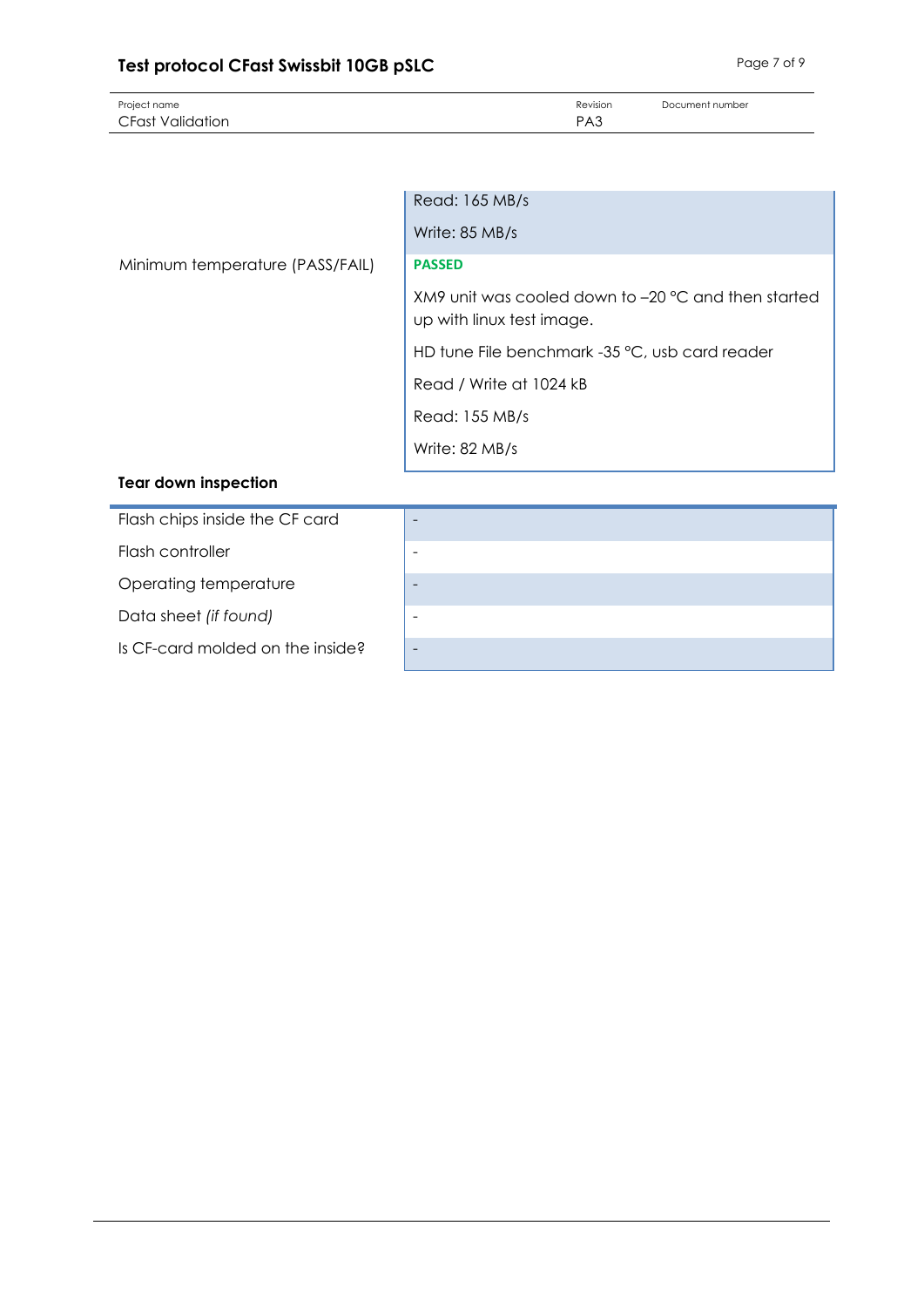| Project name            | Revision        | Document number |
|-------------------------|-----------------|-----------------|
| <b>CFast Validation</b> | PA <sub>3</sub> |                 |

## <span id="page-7-0"></span>**4. Product specific test cases**

### <span id="page-7-1"></span>**4.1. XM9**

#### **Power down recovery**

| Power down recovery test (PASS/FAIL) |                                     | <b>PASSED</b> |
|--------------------------------------|-------------------------------------|---------------|
|                                      | Ref CF (if available) CF under test |               |

#### **Start up**

| Start up test (PASS/FAIL) | -                                   | <b>PASSED</b> |
|---------------------------|-------------------------------------|---------------|
|                           | Ref CF (if available) CF under test |               |

#### **Performance test**

| Performance test (PASS/FAIL) |                                           | <b>PASSED</b>                   |
|------------------------------|-------------------------------------------|---------------------------------|
|                              | Ref CF (if available)                     | CF under test                   |
| Time to copy 10x100 MB       | $(C:\rangle \rightarrow C:\rangle) < 11s$ | XM9, Linux prodtest<br>image    |
|                              |                                           | $\frac{\mathrm{J}}{\mathrm{V}}$ |
|                              |                                           | 8s                              |

#### **Vibration**

|                            | Ref CF (if available) CF under test |  |
|----------------------------|-------------------------------------|--|
| Vibration test (PASS/FAIL) |                                     |  |
| Bump test (PASS/FAIL)      |                                     |  |

#### **Startup time**

|                              | Ref CF (if available) CF under test |                                                  |
|------------------------------|-------------------------------------|--------------------------------------------------|
| Firmware initialization time | -                                   |                                                  |
| Total boot time              | $\overline{\phantom{0}}$            | XM9, linux prod test<br>image<br>25 <sub>s</sub> |
|                              |                                     |                                                  |